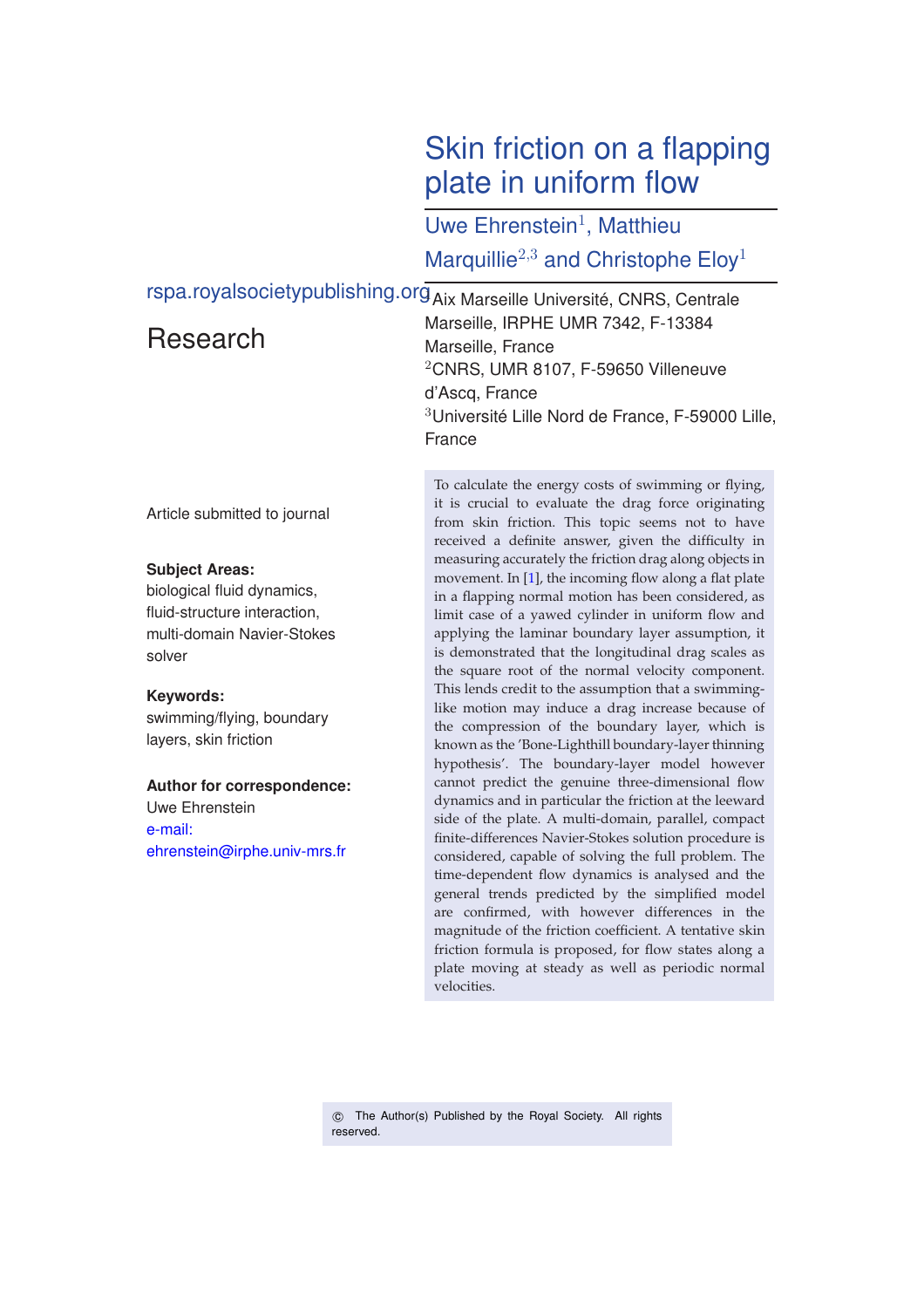### 1. Introduction

There has been a considerable amount of studies on the energetics of swimming over the last decades and in particular on drag reduction mechanisms (for a fairly recent review see [\[2\]](#page-13-1)). While many investigations focused on the drag reduction mechanisms employed by aquatic animals, Lighthill and others proposed that drag may actually be enhanced by the swimming motion. The explanation proposed by Lighthill in [\[3\]](#page-13-2), quoting discussions with Bone, is what is sometimes called the 'Bone–Lighthill boundary-layer thinning hypothesis', which states that a plate of section s in an external stream velocity  $U_{\parallel}$  moving perpendicularly to itself at velocity  $U_{\perp}$ , has a frictional boundary-layer thickness  $\delta_L = 0.6 \sqrt{\nu s/U_{\perp}}$  (on the side towards which the section is moving), such that the drag force per unit surface is  $\tau \approx \mu U_{\parallel}/\delta_L$ .

The drag enhancement formula being associated with simple uniform movements of the body in the fluid, it may apply to flapping-like motions, rather than to fishlike swimming [\[4\]](#page-13-3). Free flapping wings or plunging aerofoils have for instance been considered in [\[5\]](#page-13-4)- [\[8\]](#page-13-5), to cite just a few studies. In [\[5\]](#page-13-4), a rectangular wing flapping sinusoidally has been analysed and the observed loss of symmetry of the wake induced by the lateral edges has been related to unidirectional flight. Coherent motions as attracting states induced by flapping have also been reproduced numerically [\[6\]](#page-13-6). The wake of a pinching foil in still environment has been analysed in [\[7\]](#page-13-7) and the experimental as well as computational investigation of a plunging aerofoils subject to uniform flow is reported for instance in [\[8\]](#page-13-5).

However, the skin friction along elongated bodies in swimming-like motion has found less attention, due to the difficulty to measure this quantity. The hypothesis of drag enhancement, as advanced by Lighthill [\[3\]](#page-13-2), conflicts with suggested mechanisms of drag reduction [\[9\]](#page-13-8), [\[10\]](#page-13-9). This discrepancy is sometimes attributed to the fact that drag is ill-defined, given the difficulty to separate thrust and drag which balance on average when an animal is swimming at constant mean velocity [\[2\]](#page-13-1), [\[11\]](#page-13-10), [\[12\]](#page-13-11). While pressure drag is difficult to define since thrust also arises from pressure forces, there is however no doubt about the definition of skin friction drag. Careful measurements of boundary-layer velocity profiles on swimming fish reported in [\[13\]](#page-13-12) confirmed that skin friction drag could be enhanced by factors up to  $3 - 5$  for dogfish. Skin friction enhancement has also been reported in numerical simulations [\[14\]](#page-13-13), with however smaller factors. One important point of the Bone-Lighthill hypothesis is that the enhanced drag is proportional to  $\sqrt{U_{\perp}}$ . It is remarkable that the same scaling was obtained by Taylor [\[15\]](#page-13-14) when he analysed semi-empirically the longitudinal drag on a yawed cylinder in uniform flow. In [\[1\]](#page-13-0), the yawed cylinder problem has been readdressed, applying boundary-layer theory and a drag coefficient is derived. The plate with finite span is a limit case of this model problem and the scaling of the boundary-layer thinning hypothesis is retrieved. This skin-friction enhancement can be understood as resulting from the acceleration of the fluid particles and in [\[1\]](#page-13-0) a two-dimensional model problem which takes into account this effect has been proposed, by confining the flow between the lower moving plate and a free upper boundary at height  $s/2$ . The factor 0.6 in the frictional boundary-layer thickness  $\delta_L$  proposed by Lighthill is retrieved in this model and confirmed in [\[1\]](#page-13-0) by two-dimensional numerical simulations of the Navier-Stokes system.

A full three-dimensional simulation, in the absence of reliable skin-friction measurements along a moving plate, remains necessary to confirm the theoretical drag enhancement prediction. Here, a moving rectangular plate with vanishing thickness, that is without form drag, is immersed in a uniform flow. In most of the theoretical investigations on swimming or flying, the resistive forces are decomposed into pressure drag and viscous drag, as for instance in a recent work on the optimal design for undulatory swimming [\[16\]](#page-13-15). This decomposition justifies to analyse separately the skin friction as one component of the total drag. The numerical solution procedure must be capable of handling the plate's edges, which are singularities for the flow field, and the numerical method has to be sufficiently accurate as to provide reliable skin friction values. This is achieved by using a multi-domain approach together with a high-order compact finite-differences discretization, and full three-dimensional simulations have been undertaken in the present work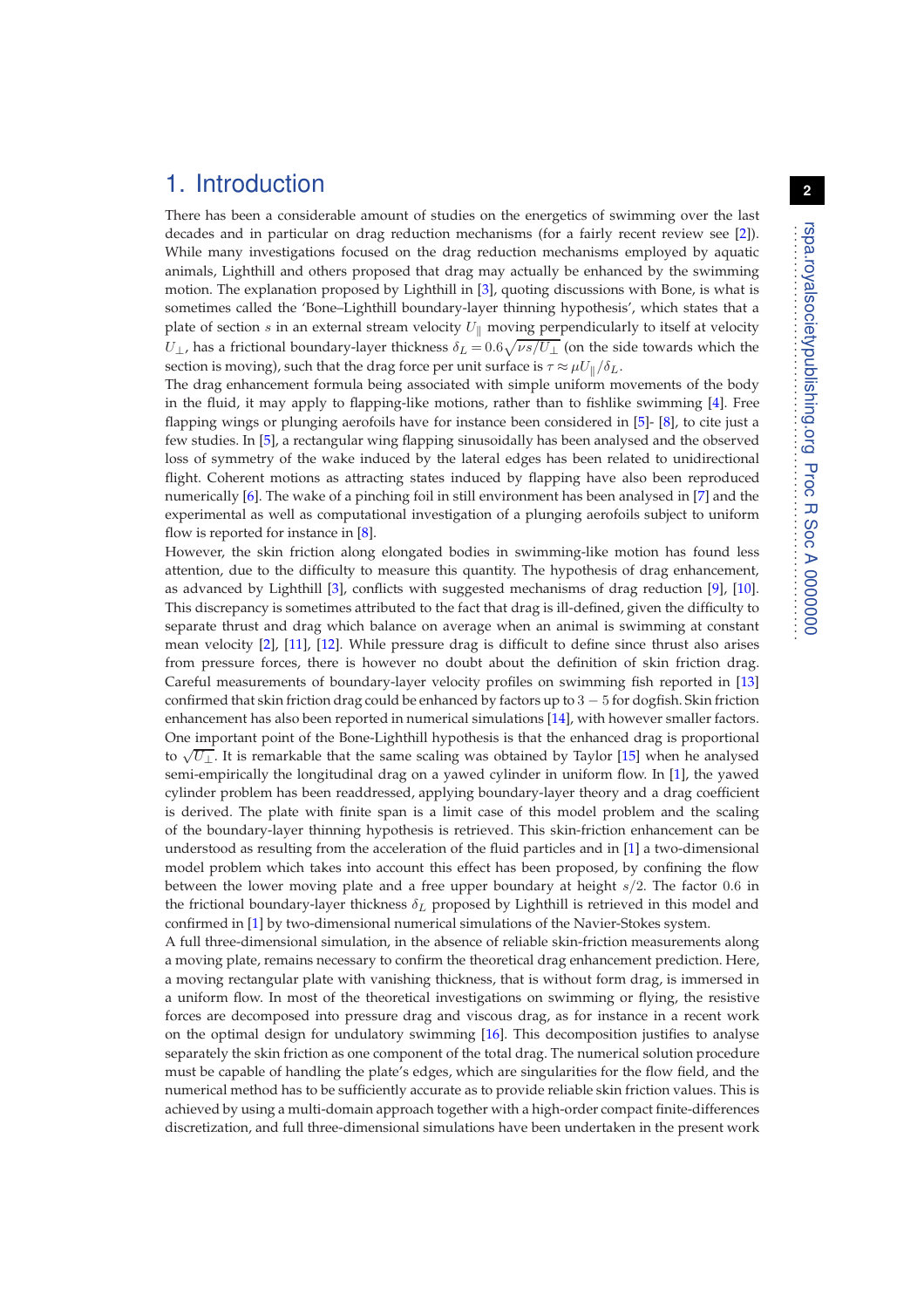

<span id="page-2-0"></span>**Figure 1.** Sketch of the plate of span s and length L in a uniform flow  $U_{\parallel}$  moving at normal velocity  $U_{\perp}$ .

for different uniform plate velocities.

In section 2 of the paper the three-dimensional boundary layer model for the moving plate which has previously been addressed in [\[1\]](#page-13-0) is summarised. The three-dimensional numerical solution procedure is explained in section 3 and validated for the fixed flat plate boundary layer. The simulation results for the flow around the moving plate are reported in section 4. The prediction for different plate velocities are analysed in section 5, addressing the question of a skin friction formula and a periodic plate velocity is considered as well. Some conclusions are drawn in section 6.

# 2. Three-dimensional boundary layer model

A plate with span s in a uniform incoming flow  $U_{\parallel}$  and moving at normal velocity  $U_{\perp}$ is considered, the configuration being sketched in figure [1.](#page-2-0) The theoretical prediction of the longitudinal drag provided in [\[1\]](#page-13-0) is obtained for a yawed elliptic cylinder in a uniform flow illustrated in figure [2,](#page-3-0) the plate problem being a limit case for an infinite aspect ratio of the elliptic cross-section in the  $(y, z)$ -plane. In the following we briefly summarise the results in [\[1\]](#page-13-0). The uniform flow  $U_{\infty}$  is decomposed onto its tangential and normal components,  $U_{\parallel}$  and  $U_{\perp}$  respectively, as illustrated in figure [2.](#page-3-0) The problem is considered to be independent of the tangential direction and the x-component of the potential flow is simply  $U_{\parallel}$ . In the normal direction the potential flow  $Q_e$  around the cylinder with elliptic cross section is solved using conformal mapping techniques. To solve the boundary-layer inner problem around the elliptic boundary in the  $(y, z)$  plane, coordinates  $\xi - \eta$  attached to the surface are used (cf. figure [2\)](#page-3-0). The boundary layer equations are written in the  $(\xi, \eta, x)$  coordinates which yields

<span id="page-2-1"></span>
$$
u_{\xi} \frac{\partial u_{\xi}}{\partial \xi} + u_{\eta} \frac{\partial u_{\xi}}{\partial \eta} = Q_e \frac{Q_e}{\xi} + \nu \frac{\partial^2 u_{\xi}}{\partial \eta^2}, \tag{2.1}
$$

$$
u_{\xi} \frac{\partial u_x}{\partial \xi} + u_{\eta} \frac{\partial u_x}{\partial \eta} = \nu \frac{\partial^2 u_x}{\partial \eta^2}, \qquad (2.2)
$$

$$
\frac{\partial u_{\xi}}{\partial \xi} + \frac{\partial u_{\eta}}{\partial \eta} = 0. \tag{2.3}
$$

In [\[1\]](#page-13-0), a typical length l is defined such that  $\pi l$  is equal to the circumference of the ellipse (and hence  $\pi l = 2s$  when the ellipse degenerates into the plate's cross section). The problem is made dimensionless, considering l in the direction  $\xi$  tangential to the boundary of the ellipse and a convenient boundary layer length scale  $l/Re_{\perp}^{\bar{\tau}}$  is considered in the normal direction  $\eta$ (see [\[11\]](#page-13-10) for general boundary-layer modelling), where the Reynolds number is  $Re_\perp = U_\perp l/\nu$ . Accordingly, the reference velocities are  $U_{\perp}$  and  $U_{\perp}/Re_{\perp}^{\frac{1}{2}}$  in the  $\xi$  and  $\eta$  direction respectively. The scaled equations equivalent to [\(2.1\)](#page-2-1) and [\(2.2\)](#page-2-1) are solved using the approximate solution of the momentum equations, details being provided in [\[1\]](#page-13-0). Note that the developing boundary-layer profile  $u_{\xi}$  can only be determined as far as the the flow is attached: hence, for each aspect ratio  $b/a$ ,  $a \rightarrow 0$  being the limit case of the plate's section parallel to the z axis, there is a limiting angle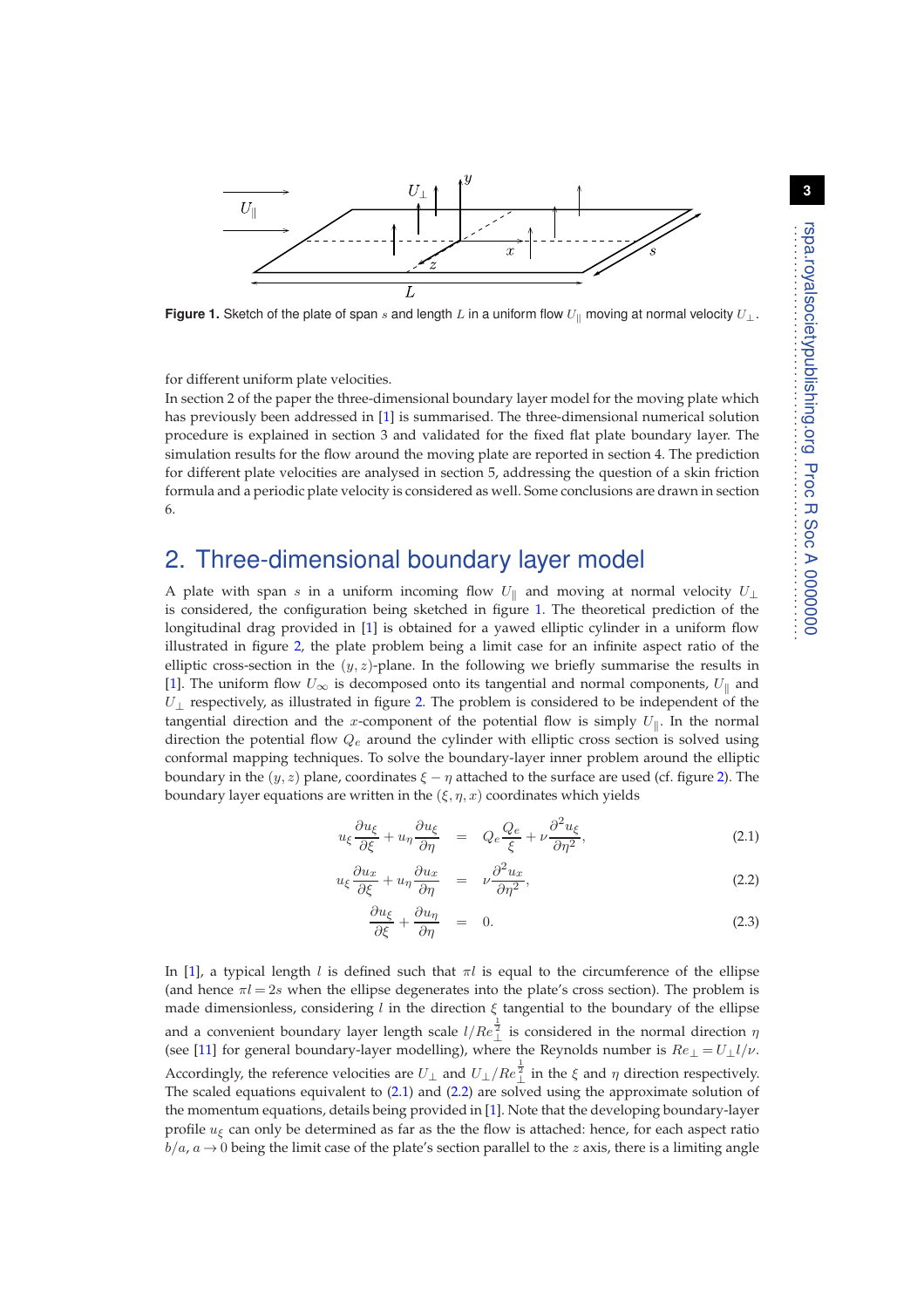**4**



<span id="page-3-0"></span>**Figure 2.** Sketch of the three-dimensional problem: (*a*) an elliptic cylinder is inclined with angle  $\alpha$  in a uniform flow of velocity  $U_{\infty}$ ; (b) in the plane perpendicular to the cylinder axis, the boundary-layer problem is two-dimensional. The boundary layer of thickness  $\delta$  is developing around the elliptic cross section (with  $a$  and  $b$  the two semi-axes), starting from the stagnation point until it separates at angle  $\theta_s$ . In the boundary layer, we define the local curvilinear coordinate system  $\xi$ -η.

 $\theta_s$ , marked in figure [2\(](#page-3-0)b), at which the flow separates. This boundary-layer analysis, solving  $u_{\xi}$ and  $u_x$ , provides a longitudinal drag coefficient C and the longitudinal drag force per unit length is given by

$$
D_{\parallel} = \int_0^{\pi l} \mu \left( \frac{\partial u_x}{\partial \eta} \right)_{\eta=0} d\xi = \mu U_{\parallel} Re_{\perp}^{\frac{1}{2}} C. \tag{2.4}
$$

It is shown in [\[1\]](#page-13-0), that  $C \approx 1.8$  on the whole range of the elliptic cylinder's aspect ratios. For the forthcoming numerical analysis it is convenient to use  $U_{\parallel}$  as reference velocity and the plate's span s as the length scale. Defining the Reynolds number

$$
Re_s = \frac{U_{\parallel}s}{\nu},\tag{2.5}
$$

and given that  $l = 2s/\pi$ , the theoretical prediction for the friction drag per unit length of the plate is 1

<span id="page-3-1"></span>
$$
D_{\parallel} = C_{3D} \,\mu \, U_{\parallel} \, Re_s^{\frac{1}{2}} \sqrt{U_{\perp}^*}, \quad C_{3D} \approx 1.4,\tag{2.6}
$$

 $U_{\perp}^* = U_{\perp}/U_{\parallel}$  being the dimensionless normal plate velocity. Note that this formula fails when  $U_{\perp} \rightarrow 0$ , in which case the classical friction drag formula for a motionless plate in uniform flow  $U_{\parallel}$  has to be used instead [\[17\]](#page-13-16). The formula [2.6](#page-3-1) is therefore relevant only for wall velocities above a lower bound, which is likely to depend on the ratio between the plate's span s and length L.

### 3. Three-dimensional numerical simulation procedure

In order to assess the reliability of the theoretical predictions outlined in the previous section, the full three-dimensional problem is solved numerically, for a computational domain containing the plate with vanishing thickness. This numerical problem is particularly challenging, given the singularities associated with the leading and trailing edges as well as the lateral boundaries of the plate. Also, the procedure must be sufficiently accurate as to provide reliable skin friction results along the plate. A multi-domain approach has been used for the solution of the Navier-Stokes system (in the following the dimensionless variables are written without asterisks)

<span id="page-3-2"></span>
$$
\frac{\partial \mathbf{u}}{\partial t} + (\mathbf{u} \cdot \nabla) \mathbf{u} = -\nabla p + \frac{1}{Re} \nabla^2 \mathbf{u},
$$
\n(3.1)

$$
\nabla \cdot \mathbf{u} = 0. \tag{3.2}
$$

The partition is designed such that the edges of the plate coincide with contour lines of interfaces between subdomains (cf. sketch in figure [3\)](#page-4-0). The Reynolds number  $Re = U_{\parallel} d/\nu$  is formed with the incoming uniform flow velocity  $U_{\parallel}$  and a typical length scale d of the rectangular plate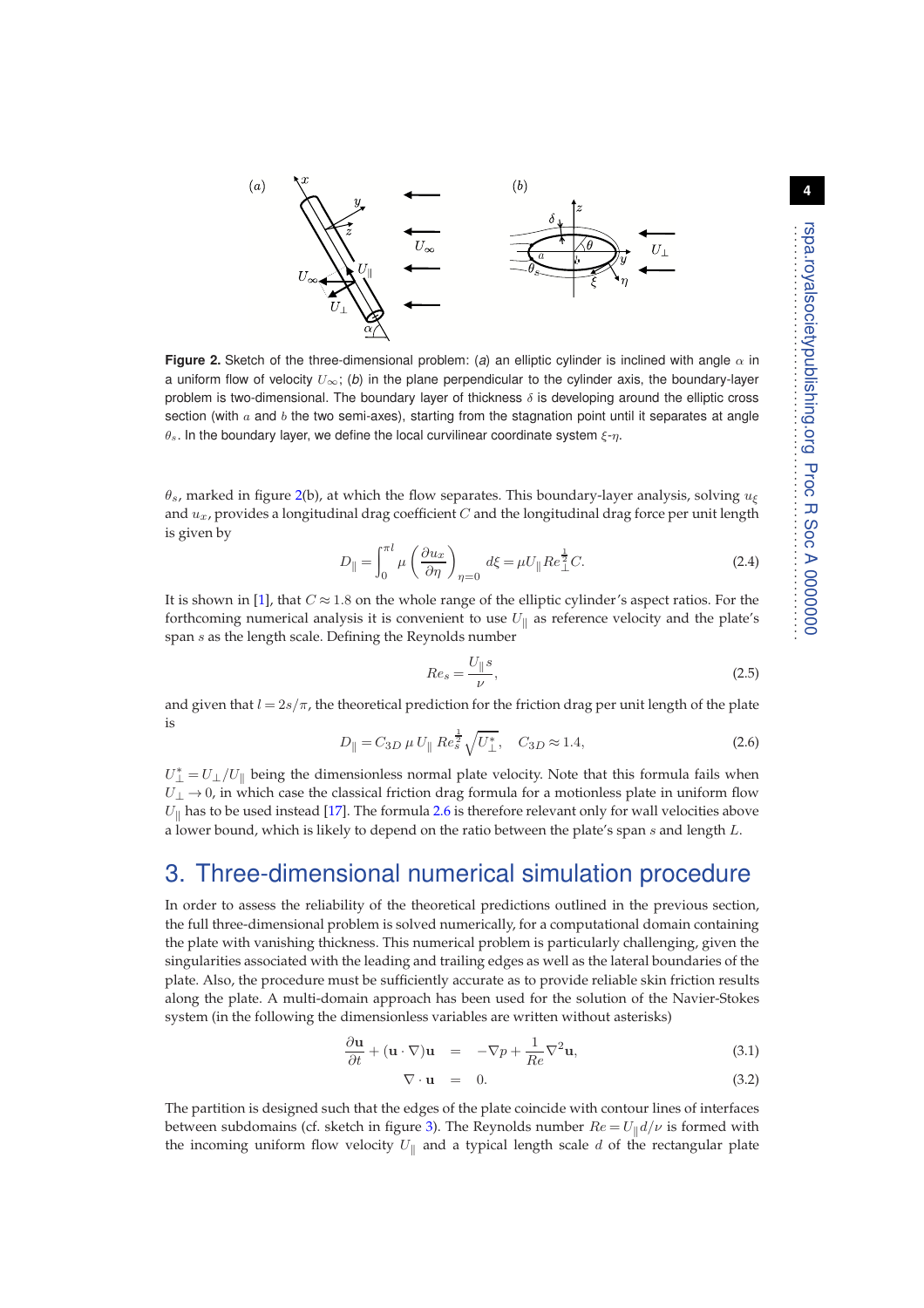**5**



<span id="page-4-0"></span>**Figure 3.** Sketch of the multi-domain partition of the computational domain with the inserted plate (black). Examples of interfaces  $\Gamma_{ij}$  between domains (grey).

to be specified later. The main aspects of the solution procedure are summarised hereafter. A semi-implicit second-order backward-Euler time integration is used, the nonlinear terms being evaluated through a Adams-Bashforth scheme. A projection method is considered, that is a fractional-step method by solving at each time step  $t_n = n\Delta t$  an intermediate pressure and velocity field followed by a pressure correction to ensure incompressibility, known as the Kim-Moin scheme (see [\[18\]](#page-13-17) and for a review on projection methods [\[19\]](#page-13-18)). Hence, at each time step a series of Helmholtz-type problems

$$
\nabla^2 \Phi - \sigma \Phi = f \tag{3.3}
$$

for the velocity components, with  $\sigma = 3Re/(2\Delta t)$ , and the pressure (with  $\sigma = 0$ ) have to be solved. The domain  $\Omega = \cup \Omega_k$  is partitioned into subdomains  $\Omega_k$  with interfaces  $\Gamma_{ij} = \Omega_i \cap \Omega_j$  (see the sketch in figure [3\)](#page-4-0) and the Helmholtz problems in each subdomain are

$$
\nabla^2 \Phi_k - \sigma \Phi_k = f_k, \text{ in } \Omega_k, \Phi_k = g \quad \text{on} \quad \partial \Omega_k \cap \partial \Omega,
$$
\n(3.4)

where  $q$  is either an imposed boundary condition on the exterior of the whole computational domain, or a kinematic condition on the plate in the interior, depending on the specific subdomain considered. High-order compact finite differences schemes are considered for the discretization in the three space variables  $(x, y, z)$ . The schemes are derived for non-uniform meshes [\[20\]](#page-13-19): in particular, as shown in [\[21\]](#page-13-20), a clustering of the points near the boundary is appropriate for the eighth-order scheme considered here, to avoid oscillations and which enables a boundary closure scheme of the same order as the interior. In a pre-processing step, the second derivative operators in each direction are diagonalised which gives rise to a fast direct solver of the Helmholtz problems in each subdomain during the time-stepping procedure. Continuity of the solution as well as of its normal derivative is required at the domain interfaces  $\varGamma_{ij}$  and fields  $\varPhi_k^0$ ,  $\varPhi_k^*$  are introduced such that

<span id="page-4-1"></span>
$$
\nabla^2 \Phi_k^0 - \sigma \Phi_k^0 = 0 \quad \text{in} \quad \Omega_k,\tag{3.5}
$$

$$
\Phi_k^0 = \lambda, \, k = i, j, \text{ on } \Gamma_{ij}, \tag{3.6}
$$

$$
\nabla^2 \Phi_k^* - \sigma \Phi_k^* = f_k \quad \text{in} \quad \Omega_k,\tag{3.7}
$$

$$
\Phi_k^* = 0, k = i, j, \text{ on } \Gamma_{ij}, \tag{3.8}
$$

$$
\Phi_k = \Phi_k^0 + \Phi_k^*, k = i, j, \text{ if and only if } \partial \Phi_i / \partial n = \partial \Phi_j / \partial n \text{ on } \Gamma_{ij}. \tag{3.9}
$$

In this system the right-hand side of equation [\(3.7\)](#page-4-1), containing the explicit terms for the timediscretization, is time-dependent and at each time step the boundary value  $\lambda$  on the interfaces has to be computed to fulfil the continuity of the normal derivatives [\(3.9\)](#page-4-1). The algebraic formulation of this problem leads to a linear system, the solution of which providing the boundary condition between adjacent domains. This system involves the Schur complement matrix [\[22\]](#page-14-0), also called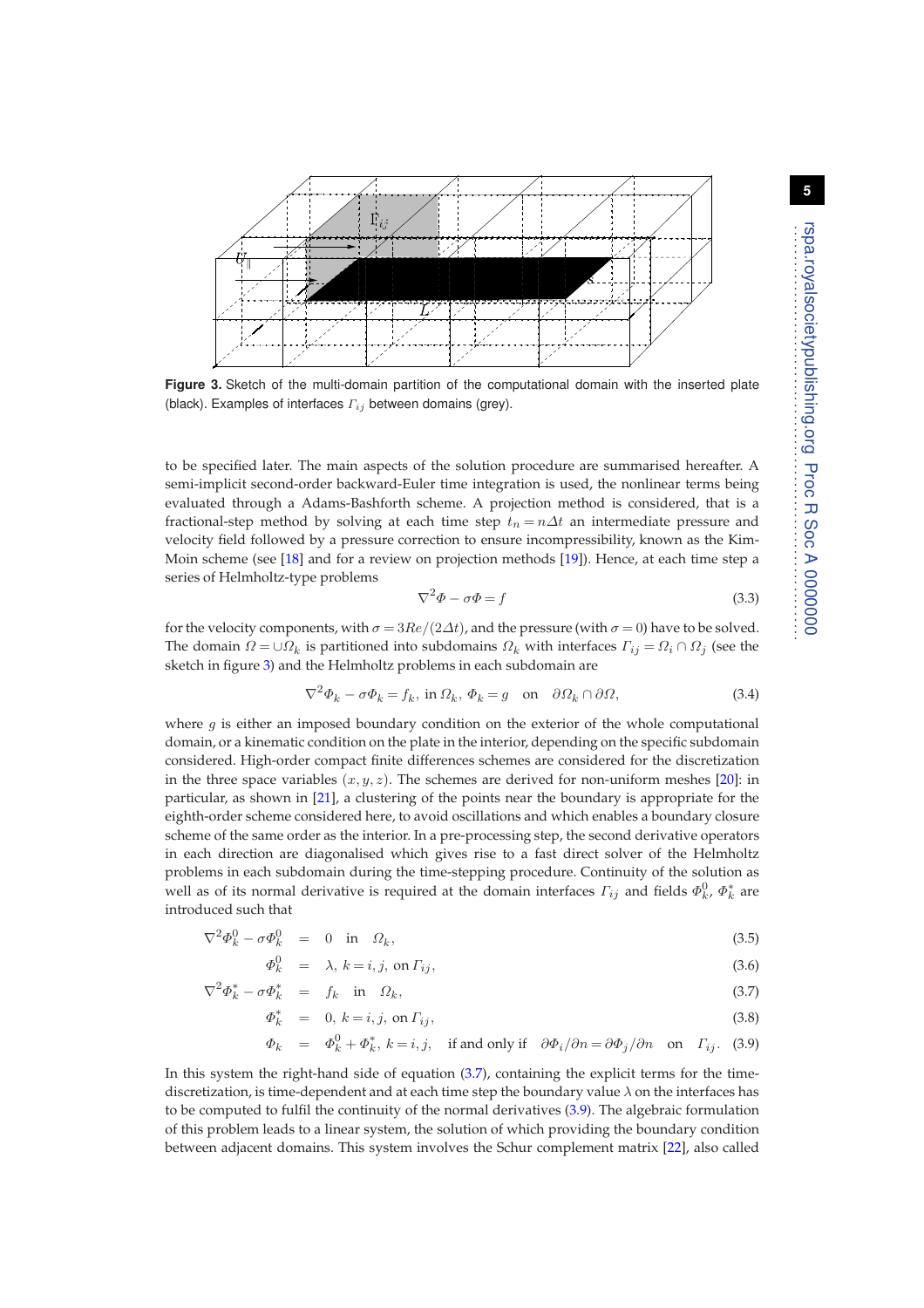influence matrix, and its internal block structure is determined consistently with the subdomain partition in a pre-processing stage. A parallel *MPI* algorithm has been designed using the Cluster *IBM x3750* of the French computer centre *IDRIS*, a process being assigned to each subdomain. The Schur complement system is solved iteratively using the *Portable, Extensible Toolkit for Scientific Computing (PETSc)* computational environment [\[23\]](#page-14-1) and more specifically the *Krylov subspace package (KSP)*, using hierarchical *GMRES* options and *Block Jocobi* preconditioning [\[23\]](#page-14-1). In each subdomain  $\Omega_k$  a 30 × 30 × 30 mesh has been used and the algorithm proved to scale almost linearly with the number (up to 120) domains considered.

### (a) Flat plate boundary-layer validation

Before addressing the flow along the moving plate, the steady boundary layer along the plate with finite edges has to be computed which subsequently will be used as the initial condition when the plate is set into motion. The edges of the plate, with vanishing thickness placed at  $y = 0$  (cf. sketch in figure [1\)](#page-2-0), are singularities when the plate is in contact with an incoming uniform flow. This difficulty is overcome by construction using the multi-domain approach, the edges being border lines between adjacent domains and hence the singular value do not appear explicitly throughout the computations. A computational Cartesian domain

$$
\varOmega = [0, 60] \times [-8, 8] \times [-9, 9]
$$

has been considered, the rectangular plate with length  $L = 36$  and span  $s = 6$  being located in the y = 0-plane with the leading edge at  $x_l = 6$  and centred at  $z = 0$ . Uniform flow (1, 0, 0) (the uniform flow  $U_{\parallel}$  at inflow being the reference velocity) at  $x = 0$  is considered and an advection outflow condition is used at  $x = 60$ . The wall-normal and spanwise components of the flow velocity, respectively v and w, are supposed to vanish far from the plate at  $y = \pm 8$ , whereas a far-field Neumann boundary condition is imposed for the streamwise component  $u$ . No-slip conditions for the three components of the velocity field are imposed on the plate. A Reynolds number  $Re = 200$  has been considered, that is  $Re_s = 1200$  when based on the plate's span s. The multi-domain partition used contains 120 subdomains, with  $(ndx, ndy, ndz) = (10, 4, 3)$  the number of domains in the three directions, that is the plate ranges over 6 domains in  $x$  and one domain in z. Starting with the uniform flow at inflow, the computations have been advanced in time with a time-step  $\Delta t = 0.005$  and at  $t = 90$  a quasi-steady flow field was reached. All variables are now dimensionless and the displacement thickness  $\delta(x) = \int_0^{y_{max}} (1-u) dy$  is a convenient lengthscale for the boundary layer along a flat plate. Figure [4\(](#page-6-0)a) shows the displacement thickness at different spanwise locations. The value does not vary significantly along the span, besides the region close to the edge. The displacement thickness is seen to grow monotonically as expected by the theory [\[17\]](#page-13-16), except in the region close to the trailing edge of the plate (with vanishing thickness) at  $x_t = 42$ , where the flow field has a singular behaviour. Note that the maximum value is  $\delta(x) \approx 0.6$  which yields a maximum Reynolds number based on the displacement thickness of  $Re_{\delta} \approx 120$ , that is the boundary-layer is stable with respect to infinitesimal perturbations (the critical Reynolds based on  $\delta$  being  $\approx$  520, [\[17\]](#page-13-16)). Also, note that the far-field boundary  $\pm y_{max}$ (with  $y_{max} = 8$ ) is sufficiently far away from the boundary-layer edge, the distance for which the boundary layer profile recovers 99% of the uniform flow being  $\approx 3\delta$ .

The dimensionless friction drag force par unit surface, the skin friction, is computed as

$$
c_f = \frac{\tau}{\rho U_{\parallel}^2} = \frac{1}{Re} \frac{\partial u}{\partial y}(x, 0, z),
$$
\n(3.10)

 $\tau$  being the shearing stress on the wall, and  $c_f$  =  $0.57/Re_{\delta(x)}$  for the Blasius boundary layer along a spanwise infinite flat plate, when made dimensionless with the displacement thickness [\[17\]](#page-13-16). This classical boundary layer formula applies for zero-pressure gradient flow as long as the flow remains attached. More involved asymptotics, such as the triple-deck structure of the flow field [\[24\]](#page-14-2), have to be used to describe the behaviour near singular points such as leading and trailing edges. In the present investigation we focus on the flow along the plate and only the classical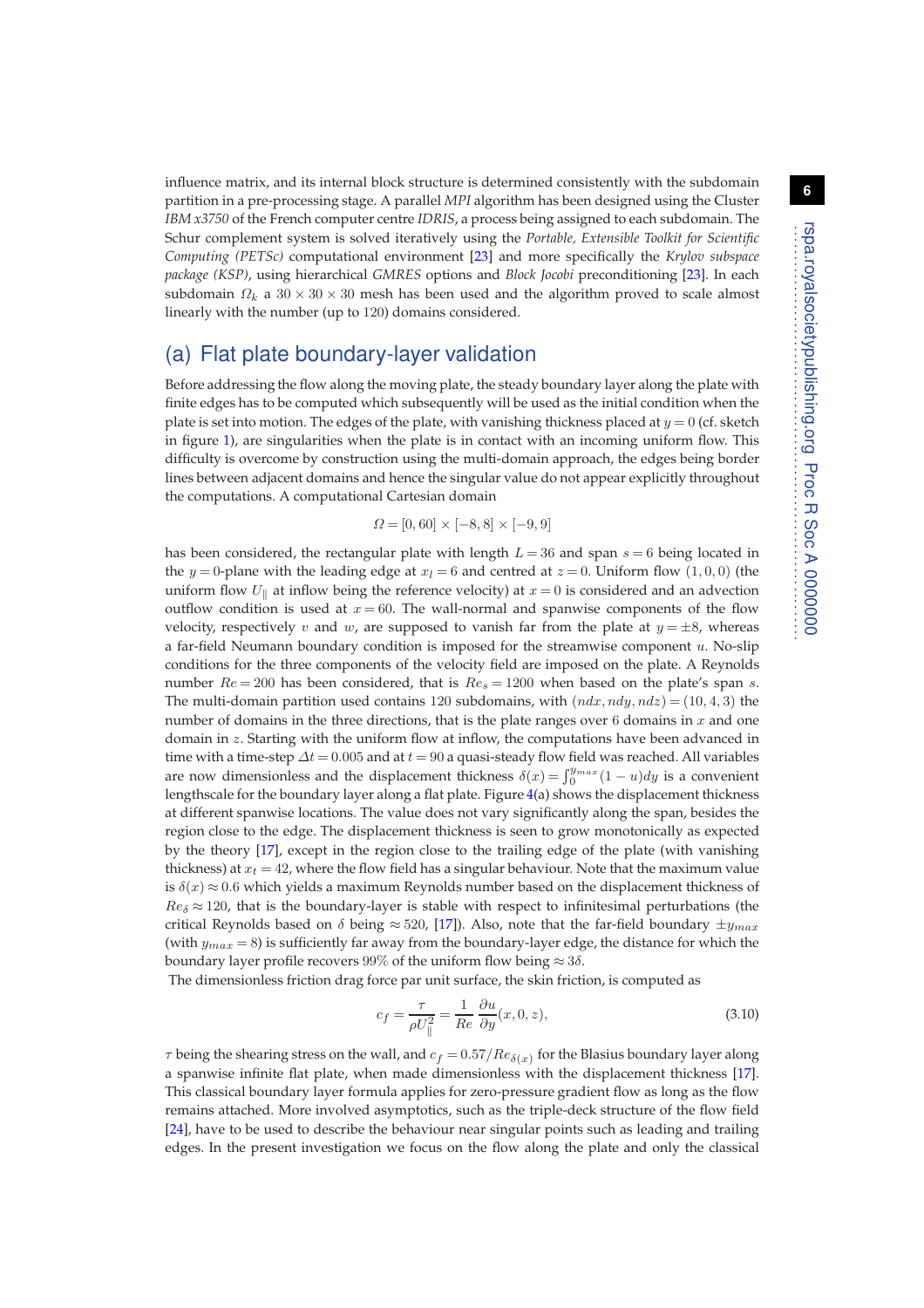

<span id="page-6-0"></span>**Figure 4.** (a) Displacement thickness along the plate of length  $L = 36$ , ranging from  $6 \le x \le 42$ , at the centre  $z = 0$  (-), at  $z = 1.8$  (- - -), and very close to the edge at  $z = 2.95$  (- - - -). (b) Skin friction  $c_f=\tau/(\rho U_\parallel^2)=(\partial u(x,0,z)/\partial y)Re^{-1}$  at the centre  $z=0$  (—) and comparison with the theoretical Blasius value  $(---).$ 



<span id="page-6-1"></span>**Figure 5.**  $z = 0$ -cut of the streamwise velocity field in the vicinity of the plate (made visible as the thin black line) moving at different velocities  $U_1 = 0.1, 0.2, 0.3$ , at  $t = 40$ 

theory is considered for comparison with the numerical Navier-Stokes solution. Figure [4\(](#page-6-0)b) shows the computed  $c_f$  value for the flow state at the centre of the plate, which exhibits as expected a singular behaviour at the leading edge  $x_l = 6$  and the trailing edge  $x_t = 42$ . Along the plate, the skin friction is close to the theoretical Blasius value depicted as the dashed line. The plate's singularities do not induce significant oscillations of the wall-normal velocity gradient and for this test case of a rectangular flat plate, the simulation procedure is seen to provide reliable skin friction values.

# 4. Flow over the moving plate

Once the steady flow is established, the plate is set into motion, the dimensionless and constant plate velocity  $U_{\perp}$  being from now on written without asterisk. The plate is initially located in the plane  $y = 0$  and its spatially uniform displacement is  $\phi(t) = U_{\perp}t$ . A mapping

$$
y = \bar{y} + \phi, \quad -y_{max} \le \bar{y} \le y_{max} \tag{4.1}
$$

with  $\bar{y}$  the computational fixed normal coordinate is considered. In the Navier-Stokes system [\(3.1\)](#page-3-2) the time derivative has to be transformed accordingly and on the plate the kinematic condition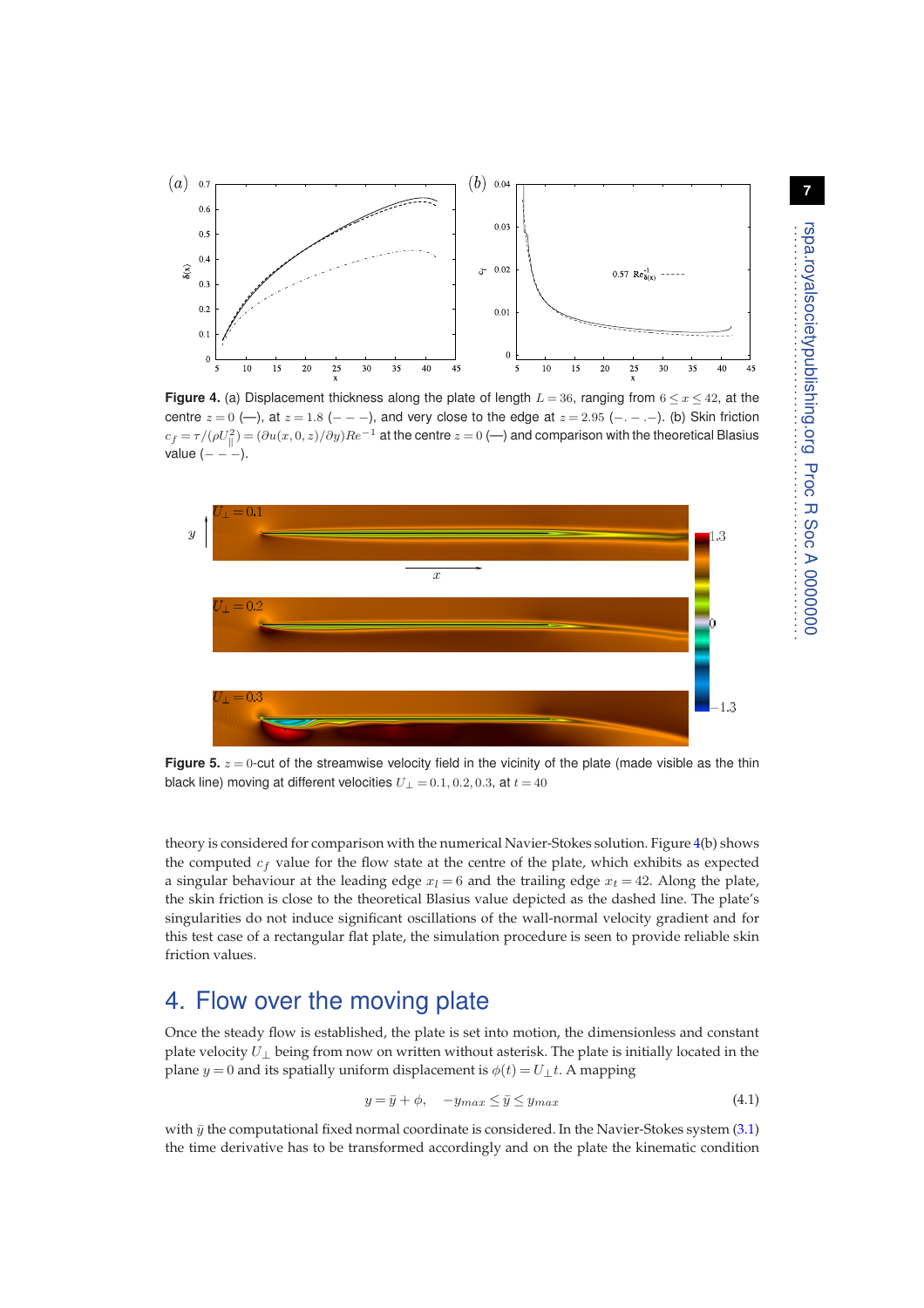

<span id="page-7-0"></span>**Figure 6.** Streamwise vorticity in the  $(z, y)$  plane at a position  $x = L/3$  from the leading edge of the plate (made visible as the thin black line) moving at different velocities  $U_{\perp} = 0.1, 0.2, 0.3$ , at  $t = 40$ .



<span id="page-7-1"></span>**Figure 7.** Skin friction  $c_f$  at  $x = L/3$  from the leading edge along the span z of the plate moving with  $U_1 = 0.1$ , at —  $: t = 20$ ,  $- - -t$   $: t = 30$ ,  $- - - -t$   $: t = 40$ . The dotted line is the skin friction for the fixed plate. (a) lower side of the plate. (b) upper side of the plate.

applies, that is

$$
\frac{\partial}{\partial t} \equiv \frac{\partial}{\partial t} - U_{\perp} \frac{\partial}{\partial \bar{y}}, \quad v = U_{\perp}, \ u = w = 0, \quad \text{on the plate at} \quad \bar{y} = 0.
$$
 (4.2)

In this procedure and according to the mapping, the far-field boundary, where the flow becomes uniform, remains at a constant distance from the plate throughout the time-integration. For the discretization, 120 subdomains have been considered in the multi-domain procedure with the same  $30 \times 30 \times 30$  mesh per subdomain as for the boundary layer computation described in section 4. The plate with zero thickness, length  $L = 36$  and span  $s = 6$  forms a rectangle  $6 \le x \le 42, -3 \le z \le 3$  in the  $\bar{y} = 0$  plane inside the overall computational domain  $\Omega = [0, 60] \times$  $[-8, 8] \times [-9, 9].$ 

. . . . . . . . . . . . . . . . . . . . . . . . . . . . . . . . . . . . . . . . . . . . . . . . . . .

. . . . . . . . . . . . . . . . .

rspa.royalsocietypublishing.org Proc R Soc A 0000000

rspa.royalsocietypublishing.org Proc R Soc A 00000000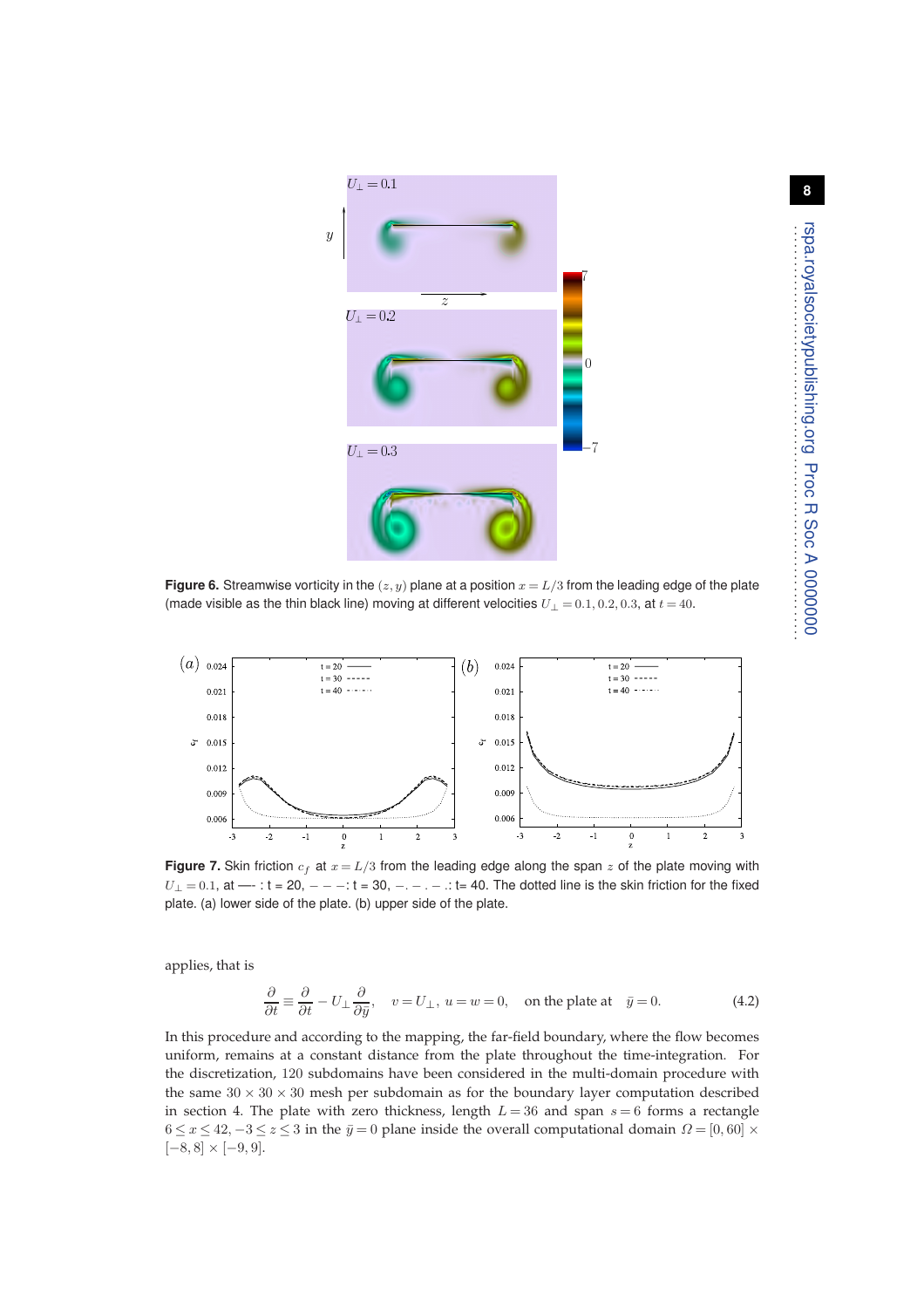

<span id="page-8-0"></span>**Figure 8.** Skin friction  $c_f$  at  $x = L/3$  from the leading edge along the span z of the plate moving with  $U_{\perp} = 0.3$ , at — $\cdot$ : t = 20,  $- - \cdot$ : t = 30,  $- - \cdot$  ..., t = 40. The dotted line is the skin friction for the fixed plate. (a) lower side of the plate. (b) upper side of the plate.

The Reynolds number is  $Re = 200$ , or equivalently  $Re<sub>s</sub> = 1200$  when based on the plate's span. The system has been integrated in time (with a time-step  $\Delta t = 0.005$ ) for different plate velocities  $U_{\perp}$ , starting with the flow velocity for the fixed plate as initial condition. The instantaneous flow structure around the plate at  $t = 40$  is illustrated in figure [5](#page-6-1) for  $U_1 = 0.1, 0.2, 0.3$ , the  $z = 0$ -cut of the streamwise velocity field  $u$  in the neighbourhood of the plate (with zero thickness but made visible as a thin black line) being shown. For the smaller velocities  $U_{\perp} = 0.1, 0.2$ , the effect of the motion is only visible near the leading edge and downstream the trailing edge, the boundarylayer structure being qualitatively similar as for a motionless plate, the streamwise velocity component recovering its uniform value  $u = 1$  at a small distance from the plate's boundary. For the higher velocity  $U_1 = 0.3$  the flow however exhibits a separation at the leading edge which leads to a formation of a reversed flow region at the lower side, the plate being in an upward motion. The streamwise vorticity field  $\omega_x = \frac{\partial w}{\partial y} - \frac{\partial v}{\partial z}$  is depicted in figure [6](#page-7-0) where a cut at  $x = L/3$  from the leading edge is shown in the plane  $(z, y)$ . Two opposite counter-rotating vortex structures form at the lateral edges of the plate as a consequence of its upward motion. The intensity of the vorticity increases with  $U_{\perp}$ . For  $U_{\perp} = 0.3$  some imperfect matching, the vorticity involving the gradients of the velocity field, is visible at lines, corresponding to subdomain boundaries, normal to the plate's edges. This is due to the error tolerance of the iterative procedure used to solve the Schur complement matrix system in this numerical problem.

Starting with the boundary-layer flow along the fixed plate and setting the plate into motion, the flow structure undergoes a transient regime and a crucial question is whether it converges to some quasi-steady state during the time integration. The dimensionless friction force per unit surface

$$
c_f = \frac{\tau}{\rho U_{\parallel}^2} = \pm \frac{1}{Re} \frac{\partial u}{\partial y}(x, 0_\pm, z) \tag{4.3}
$$

at the lower and upper face of the plate, that is at  $y = 0$  and  $y = 0$ + respectively, for  $U_{\perp} = 0.1$ at  $x = L/3$  and at different times  $t = 20, 30, 40$  is shown in figure [7.](#page-7-1) It is seen that the flow at  $t = 40$  may be considered as to be in a quasi-steady state for this small plate velocity. Note that the lateral edges at  $z = \pm 3$  are singularities for the flow field and the skin friction is plotted except in the very vicinity of the plate's edges. The skin friction for the motionless plate is shown as well as the dotted line, which is of course constant along the plate except in the region adjacent to the edges. The viscous friction enhancement is clearly demonstrated, already at this low plate velocity. The skin friction for a higher velocity  $U_{\perp} = 0.3$  is shown in figure [8.](#page-8-0) Now, while at the upper side toward which the plate is moving the friction value shows a convergence behaviour, at the lower side the flow remains unsteady. Indeed, as shown in figure [5,](#page-6-1) the flow at  $U_{\perp} = 0.3$ exhibits a relatively strong separation at the leading edge which in general is synonymous with an unsteady behaviour. Also, at the lower side, the skin friction exhibits two peaks, symmetric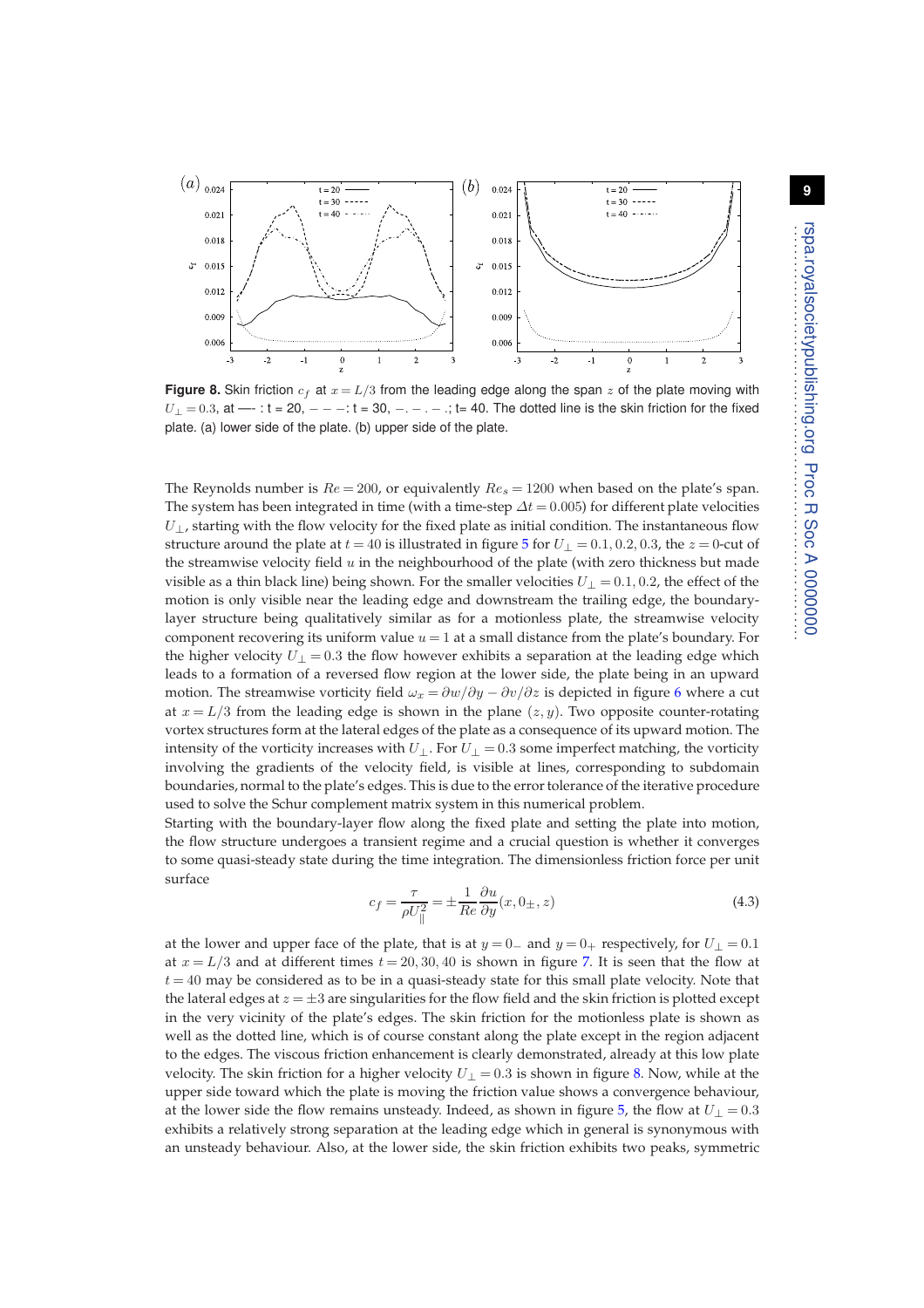

<span id="page-9-0"></span>**Figure 9.** Spanwise integrated skin friction  $C_f = \frac{1}{s} \int c_f dz$  along the plate moving at  $U_\perp = 0.4$  at different times  $t = 40$ : —-,  $t = 60$ : — – ,  $t = 80$ : — – ... (The regions of the plate, with length  $L = 36$ , in the vicinity of the singular leading and trailing edges, at  $x_l = 6$  and  $x_t = 42$  respectively, are discarded.)

with respect to  $z = 0$ , which are more pronounced for the higher wall velocity. It is likely that this local increase in friction drag is associated with the presence of the edge vorticity structures at the lower side induced by the upward motion and shown in figure [6.](#page-7-0)

### 5. Skin friction formula for the moving plate

Making the longitudinal friction drag [\(2.6\)](#page-3-1) dimensionless using the span s yields

<span id="page-9-1"></span>
$$
\frac{D_{\parallel}}{s\rho U_{\parallel}^2} = C_{3D} \operatorname{Re}_{s}^{-\frac{1}{2}} \sqrt{U_{\perp}} = C_{f} = \frac{1}{s} \int c_{f} \, dz,\tag{5.1}
$$

the dimensionless plate velocity being written without asterisk and the integration is to be taken along the upper and lower side of the span, omitting the plate's edges which are singular points in the numerical integration formula (a simple trapezoidal rule has been used). Whether a viscous drag coefficient can be defined is intimately related to the existence of a quasi-steady state. However, local features of the flow are likely to be unsteady at higher plate velocities, as shown in the previous section, due to the strong separation of the flow at the leading edge and at the lateral edges. The highest plate velocity considered here is  $U_1 = 0.4$  and the spanwise integrated skin friction  $C_f$  has been computed up to  $t = 80$ . The result is shown in figure [9,](#page-9-0) for  $t = 40, 60, 80$ . While near the leading edge the behaviour is highly unsteady, a quasi-steady evolution for this quantity is seen more downstream. This gives some confidence that the viscous friction for different plate velocities can be compared at some fixed time, after the initial transient behaviour has disappeared. Results for  $U_{\perp} = 0.1, 0.2, 0.3, 0.4$  at  $t = 40$  are shown in figure [10.](#page-10-0) As expected, no consistent behaviour of the  $C_f$ -values is observed in the region close to the leading edge, but more downstream the curves are seen to be not far from parallel to each other. In figure [11,](#page-10-1) the quantity

$$
C_{3D} = C_f \, Re_s^{\frac{1}{2}} \, U_{\perp}^{-\frac{1}{2}} \tag{5.2}
$$

is shown, starting at  $x = 15$ , that is discarding one fourth of the plate length near the leading edge. While this quantity varies with  $x$ , a clustering of the curves, besides that for the lowest . . . . . . . . . . . . . . . . . . . . . . . . . . . . . . . . . . . . . . . . . . . . . . . . . . .

. . . . . . . . . . . . . . . . .

rspa.royalsocietypublishing.org Proc R Soc A 0000000

rspa.royalsocietypublishing.org Proc R Soc A 00000000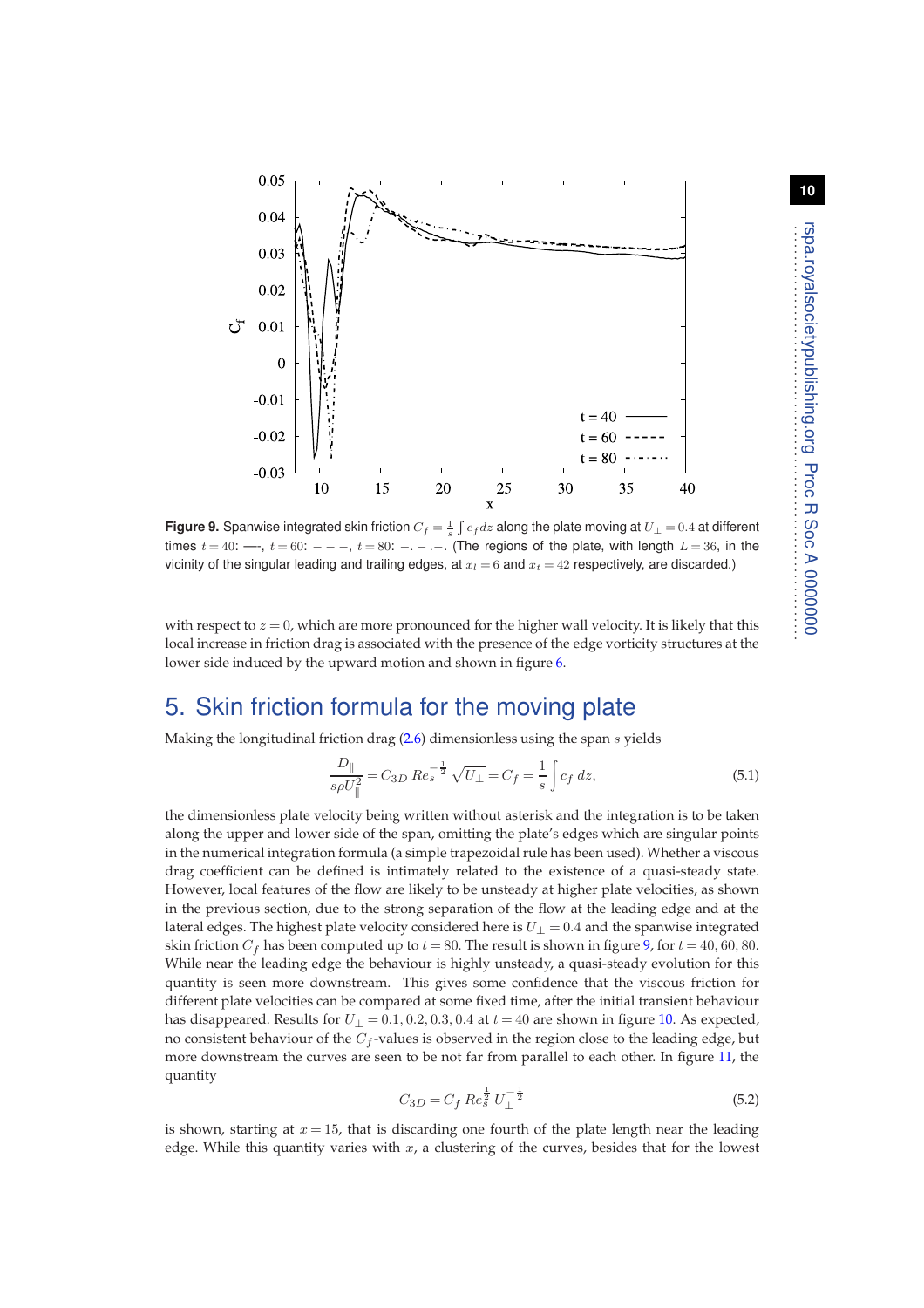

<span id="page-10-0"></span>**Figure 10.** Spanwise integrated skin friction  $C_f = \frac{1}{s} \int c_f dz$  along the plate at  $t = 40$  for different plate velocities  $U_{\perp} = 0.1$ :  $\longrightarrow$ ,  $U_{\perp} = 0.2$ :  $- - -$ ,  $U_{\perp} = 0.3$ :  $- -$ .  $-$ .,  $U_{\perp} = 0.4$ :  $\cdots$ . (The regions of the plate, with length  $L = 36$ , in the vicinity of the singular leading and trailing edges, at  $x_l = 6$  and  $x_t = 42$ respectively, are discarded.)



<span id="page-10-1"></span>**Figure 11.** Value of  $C_{3D}=C_f$   $Re_s^{\frac{1}{2}}$   $U_\perp^{-\frac{1}{2}}$  along the plate for different plate velocities  $U_\perp=0.1$ : —-,  $U_\perp=$  $0.2:$   $--$ ,  $U_{\perp} = 0.3:$   $-$ .  $-$ .,  $U_{\perp} = 0.4:$   $\cdots$ .

wall velocity  $U_{\perp} = 0.1$ , at a value around  $C_{3D} \approx 1.8$  is observed. This value is higher than the theoretical coefficient  $C_{3D} = 1.4$  (cf. section 2), which is not surprising, because the friction drag contribution beyond the separation line (the plate's lateral edges) is not taken into account in the theoretical model. Also, when deriving the friction drag formula, the boundary-layer structure in the spanwise direction is considered, assuming streamwise invariance of the flow and leading . . . . . . . . . . . . . . . . . . . . . . . . . . . . . . . . . . . . . . . . . . . . . . . . . . .

. . . . . . . . . . . . . . . . .

rspa.royalsocietypublishing.org Proc R Soc A 0000000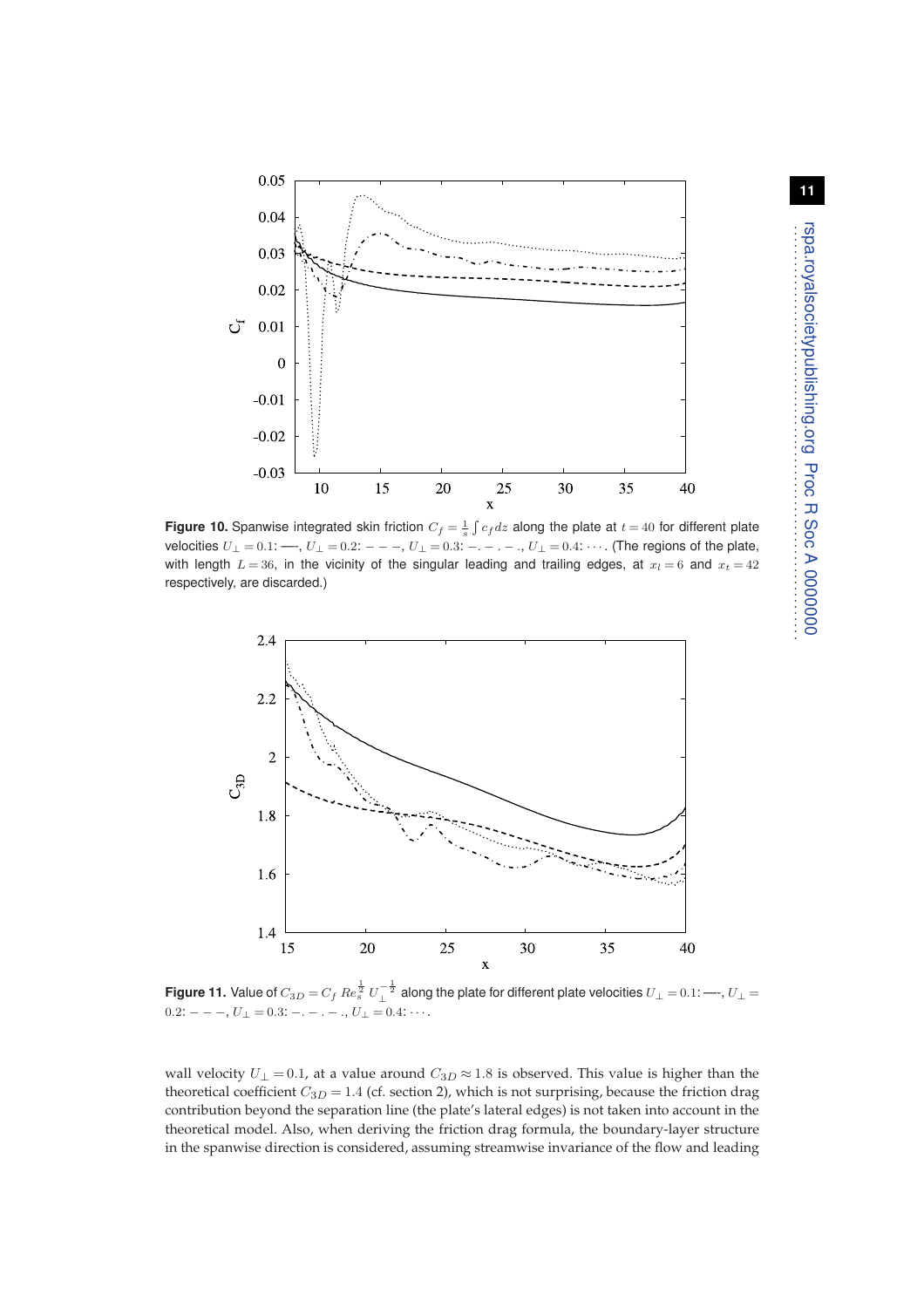

<span id="page-11-0"></span>**Figure 12.** Spanwise integrated skin friction  $C_f = \frac{1}{s} \int c_f dz$  over two periods, at  $x = L/3$ :  $\longrightarrow$ ,  $x = L/2$ :  $-$  − −, for the periodic plate velocity  $U_{\perp} = 0.3 \sin(0.06 t)$ .

precisely to the  $\sqrt{U_{\perp}}$  scaling (cf. section 2 and the detailed analysis in [\[1\]](#page-13-0)). This scaling is of course modified by the streamwise boundary-layer evolution which leads to the observed streamwise dependence of  $C_{3D}$ . Also, for low wall velocities it is more questionable to focus mainly on the spanwise boundary-layer structure which explains that the result at  $U_{\perp} = 0.1$  lies a little apart in figure [11.](#page-10-1)

### (a) Periodic plate velocity

The wall motion in any swimming behaviour is periodic and in [\[25\]](#page-14-3) it is shown that the normal body velocity for a large number of fishes and cetaceans typically varies from  $0.1 U_{\parallel}$  to  $0.3 U_{\parallel}$  from head to tail. In the present model no explicit spatial undulation of the plate is taken into account, but in order to address a periodic motion the wall velocity

$$
U_{\perp}(t) = A \sin(\omega t)
$$

with  $A = 0.3$  and  $\omega = 0.06$  has been considered. The maximum wall velocity is 0.3 and the displacement  $\phi(t)$  of the plate varies between  $\pm A/\omega = \pm 5$ , which is a rather large amplitude (compared to the plate's length  $L = 36$ ), at least with regard to typical undulatory swimming amplitudes. It would of course be hazardous to infer from a spatially uniform time-periodic motion of the plate the results one would get for a realistic undulatory motion. However, this model problem is likely to be considered as a kind of extreme case, with respect to normal plate velocity and amplitude of motion. The flow behaviour has been computed over two time periods 2T, with  $T \approx 105$ , and the spanwise integrated friction value  $C_f$  is depicted in figure [12](#page-11-0) at two position  $(x = L/3, L/2)$  of the plate. This quantity is seen to inherit the periodicity of the plate's motion and as expected, after a transient initial time interval, the distance between two peaks, or equivalently between two valleys, of the curves is  $T/2 \approx 52$ .

The time-averaged skin friction  $\langle C_f \rangle = \frac{1}{T} \int_T^{2T} C_f dt$  is shown in figure [13](#page-12-0) and compared with the spanwise friction drag for the motionless plate. Integrating these curves between  $12 \le x \le$ 36, that is discarding the portions of the plate near the leading and trailing edges, provides drag values of 0.34 and 0.58 for the motionless plate and moving plate, respectively, that is a drag increase of 70 % for the plate with the periodic normal velocity. The dotted line in . . . . . . . . . . . . . . . . . . . . . . . . . . . . . . . . . . . . . . . . . . . . . . . . . . .

. . . . . . . . . . . . . . . . .

rspa.royalsocietypublishing.org Proc R Soc A 0000000

spa.royalsocietypublishing.org Proc R Soc A 00000000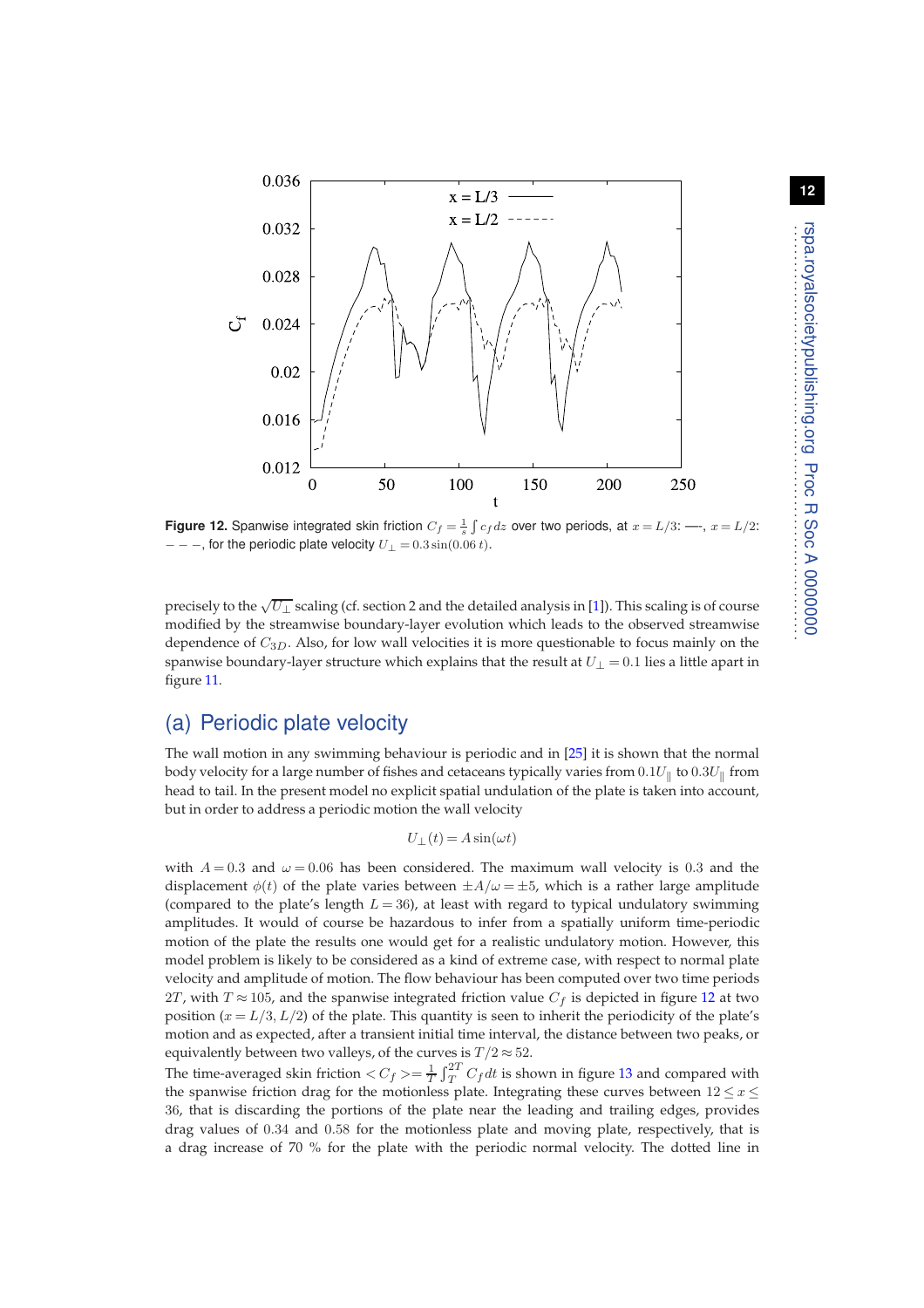

<span id="page-12-0"></span>Figure 13. Time-average  $<$   $C_f$   $>=$   $\frac{1}{T}\int_{T}^{2T}C_fdt$  of the skin friction for the plate with the periodic normal velocity  $U_{\perp} = 0.3 \sin(\omega t), \omega = 0.06$ : —-, compared with skin friction along the motionless plate: - - -.<br>Skin friction formula  $C_f = 1.8$   $Re_s^{-\frac{1}{2}} \sqrt{<|U_{\perp}|>}$ , with  $<|U_{\perp}|>$  the mean absolute value of the wall velocity:  $\cdots$ .

figure [13](#page-12-0) shows the skin friction one would get with the formula [\(5.1\)](#page-9-1) (for  $C_{3D} = 1.8$ ), that is  $C_f = 1.8$   $Re_s^{-\frac{1}{2}} \sqrt{\langle |U_\perp| \rangle} \approx 0.023$ , by considering the mean absolute value of the velocity  $\langle |U_\perp|\rangle = 2A/\pi = 0.191$ . This  $C_f$  value is seen to be surprisingly close to the computed mean friction result, over two-third of the plate's length.

# 6. Conclusion

In [\[1\]](#page-13-0), the theoretical prediction of the so-called 'Bone-Lighthill boundary-layer thinning hypothesis' had been strengthened by exploring a boundary-layer model along a plate moving at a normal velocity and considered as the limit case of a yawed cylinder configuration. The three-dimensional numerical simulations of the present paper reinforce the theoretical prediction. These simulations remain a challenging problem and are particularly time-consuming and only one plate configuration with a length to span ratio  $L/s = 6$  has been considered, using a multidomain Navier-Stokes solver, at a relatively small Reynolds number  $Re_s = 1200$ , based on the incoming uniform velocity  $U_{\parallel}$  and the span s. The longitudinal drag (per unit length) formula

$$
D_\parallel=C_{3D}~\mu~U_\parallel Re_s^{\frac{1}{2}}\sqrt{\frac{U_\perp}{U_\parallel}}
$$

is clearly reinforced, at least for wall-normal velocities  $U_{\perp}$  above some lower bound, by the numerical simulation results, with however a drag coefficient  $C_{3D}$  slightly varying along the plate's streamwise direction. The computed coefficient is higher than the theoretical value 1.4 and may roughly be estimated as  $1.7 < C_{3D} < 2$  for the different plate's normal velocities considered. Interestingly, this result is not far from the semi-empirical value  $\approx 2.1$  used by Taylor [\[15\]](#page-13-14). Although a spatially uniform motion of the plate is oversimplified, it however exemplifies the possibility of skin friction enhancement in swimming motion. In particular, a time-periodic spatially uniform motion with a maximum normal velocity  $U_{\perp} = 0.3U_{\parallel}$  of the plate, which is a upper bound regarding to fish swimming [\[19\]](#page-13-18), is seen to provide a mean skin friction increase,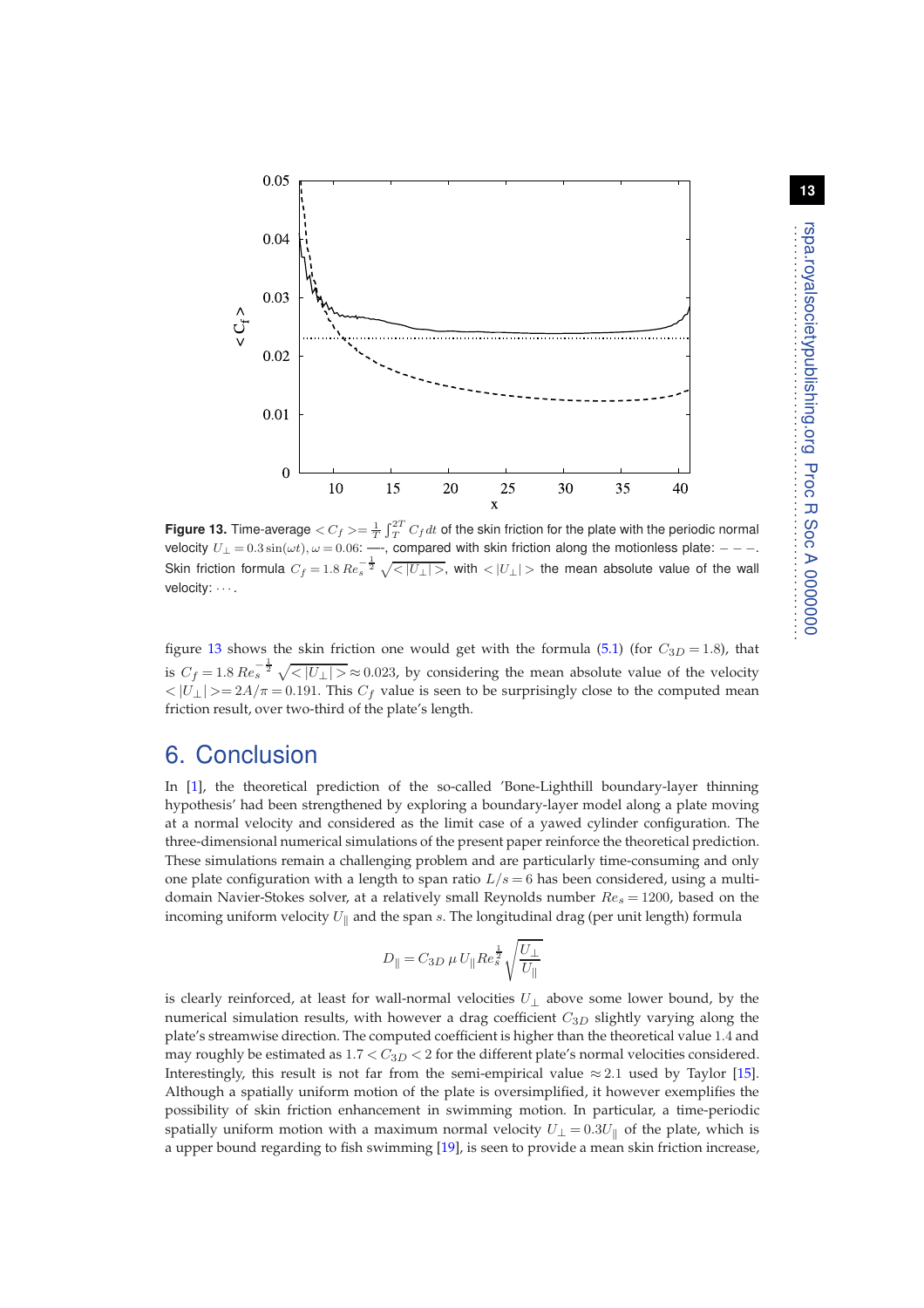**14**

compared to a motionless plate, by roughly a factor 1.7. Again, it has to be emphasised that the full three-dimensional numerical simulations are computationally involved and could only be performed for a limited set of parameter values. Spatial undulation of the plate will also have to be considered in the future.

Although based on simplified assumptions, our results lend credit to the conclusion that skin friction is enhanced through swimming motion. However, increases by factors between 4 and 10, as proposed among others in [\[3\]](#page-13-2), [\[26\]](#page-14-4), [\[27\]](#page-14-5), are unlikely.

# Acknowledgement

This work was granted access to the HPC resources of IDRIS under the allocation i20132a1741 made by GENCI (Grand Equipement National de Calcul Intensif).

### <span id="page-13-0"></span>**References**

- 1. Ehrenstein U, Eloy C. 2013. Skin friction on a moving wall and its implications for swimming animals. *J. Fluid Mech.* **718**, 321–346
- <span id="page-13-1"></span>2. Fish FE, Lauder GV. 2006 Passive and active flow control by swimming fishes and mammals. *Ann Rev. Fluid Mech* **38**, 193-224.
- <span id="page-13-2"></span>3. Lighthill MJ. 1971 Large-amplitude elongated-body theory of fish locomotion. *Proc. R. Soc. Lond. B* **179**, 125-138.
- <span id="page-13-3"></span>4. Triantafyllou MS., Triantafyllou GS., Yue DKP. 2000 Hydrodynamics of fishlike swimming. *Annu. Rev. Fluid Mech.* **32**, 33-53.
- <span id="page-13-4"></span>5. Vandenberghe N., Childress S., Zhang J. 2006 On unidirectional flight of a free flapping wing. *Phys. Fluids* **18**, 014102.
- <span id="page-13-6"></span>6. Alben S., Shelley M. 2005 Coherent locomotion as an attracting state for a free flapping body. *Proc. Natl. Acad. Sci. U.S.A.* **102**, 11163-11166.
- <span id="page-13-7"></span>7. OI MV., Reeder M., Fredberg D., McGown GZ., Gopalarathnam A., Edwards JR. 2009 Computation vs. experiment for high-frequency low-Reynolds number airfoil plunge. *Int. J. of Micro Air Vehicle* **1**, 99-109.
- <span id="page-13-5"></span>8. Shinde SY., Arakeri JH. 2013 Jet meandering by a foil pitching in quiescent fluid. *Phys. Fluids* **25**, 041701.
- <span id="page-13-9"></span><span id="page-13-8"></span>9. Fish FE, Hui CA. 1991 Dolphin swimming - a review. *Mammal Rev.* **21**, 181-195.
- 10. Fish FE. 2006 The myth and reality of Gray's paradox: implication of dolphin drag reduction for technology. *Bioinspir. Biomim.* **1**, R17-R25.
- <span id="page-13-10"></span>11. Schultz WW, Webb PW. 2002 Power requirements of swimming: Do new methods resolve old questions? *Integr. Comp. Biol.* **42**, 1018-1024
- <span id="page-13-11"></span>12. Shirgaonkar AA., MacIver MA., Patankar NA. 2009 A new mathematical formulation and fast algorithm for fully resolved simulation of self-propulsion. *J. Comput. Phys.* **228**, 2366-2390.
- <span id="page-13-12"></span>13. Anderson EJ., McGillis WR., Grosenbaugh MA. 2001 The boundary layer of swimming fish. *J. Exp. Biol.* **204** (1), 81-102.
- <span id="page-13-13"></span>14. Borazjani I., Sotiropoulos, F. 2008 Numerical investigation of the hydrodynamics of carangiform swimming in the transitional and inertial flow regimes. *J. Exp. Biol.* **211**, 1541.
- <span id="page-13-14"></span>15. Taylor GI. 1952 Analysis of the swimming of long and narrow animals. *Proc. R. Soc. Lond. Ser. A* **214**, 158-183.
- <span id="page-13-16"></span><span id="page-13-15"></span>16. Eloy C. 2013 On the best design for undulatory swimming. *J. Fluid Mech.* **717**, 48-89.
- <span id="page-13-17"></span>17. Schlichting H. 1979 *Boundary-layer Theory*. McGraw-Hill.
- 18. Kim J, Moin P. 1985 Application of a fractional-step method to incompressible Navier-Stokes equations. *J. Comp. Phys.* **59**, 308-323.
- <span id="page-13-18"></span>19. Guermond JL, Minev P., Shen J. 2006 An overview of projection methods for incompressible flows. *Comput. Methods Appl. Mech. Engrg.* **195**, 6011-6045.
- <span id="page-13-19"></span>20. Gamet L., Ducros F., Nicoud F., Poinsot T. 1999 Compact finite difference schemes on nonuniform meshes. Application to direct numerical simulations of compressible flows. *Int. J. Num. Meth. Fluids* **29**, 159-191.
- <span id="page-13-20"></span>21. Shukla RK., Zhong X. 2005 Derivation of high-order compact finite difference schemes for non-uniform grid using polynomial interpolation. *J. Comp. Phys.* **204**, 404-429.